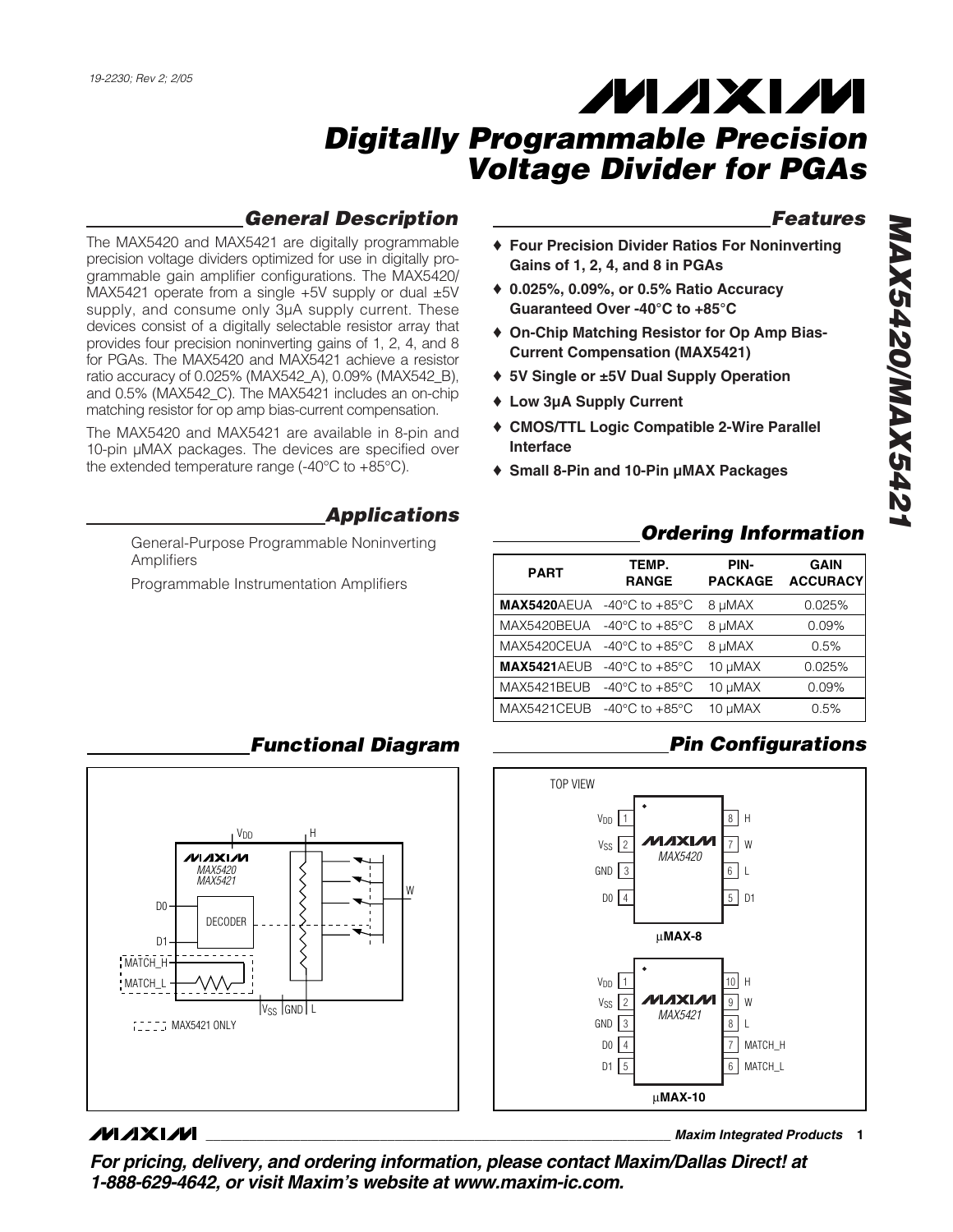#### **ABSOLUTE MAXIMUM RATINGS**

| H, L, W, MATCH to GND (Vss - 0.3V) to (V <sub>DD</sub> + 0.3V) |  |
|----------------------------------------------------------------|--|
|                                                                |  |

| Continuous Power Dissipation ( $T_A = +70^{\circ}C$ ) |  |
|-------------------------------------------------------|--|
| 8-Pin µMAX (derate 4.1mW/°C above +70°C)333mW         |  |
| 10-Pin µMAX (derate 5.6mW/°C above +70°C)444mW        |  |
|                                                       |  |
|                                                       |  |
| Lead Temperature (soldering, 10s)+300°C               |  |

*Stresses beyond those listed under "Absolute Maximum Ratings" may cause permanent damage to the device. These are stress ratings only, and functional operation of the device at these or any other conditions beyond those indicated in the operational sections of the specifications is not implied. Exposure to absolute maximum rating conditions for extended periods may affect device reliability.*

#### **ELECTRICAL CHARACTERISTICS**

(V<sub>DD</sub> = +5V ±5%, V<sub>SS</sub> = -5V ±5% or V<sub>SS</sub> = GND, T<sub>A</sub> = T<sub>MIN</sub> to T<sub>MAX</sub>, unless otherwise noted. Typical values are at T<sub>A</sub> = +25°C.)

| <b>PARAMETER</b>                            | <b>SYMBOL</b>   | <b>CONDITIONS</b>                                                                                                                                                |             |             | <b>MIN</b>  | <b>TYP</b> | <b>MAX</b> | <b>UNITS</b> |           |
|---------------------------------------------|-----------------|------------------------------------------------------------------------------------------------------------------------------------------------------------------|-------------|-------------|-------------|------------|------------|--------------|-----------|
|                                             |                 | <b>MAX542 A</b>                                                                                                                                                  |             |             |             |            |            | ±0.025       |           |
| Divider Ratio Accuracy                      |                 | <b>MAX542 B</b>                                                                                                                                                  |             |             |             |            | ±0.09      | $\%$         |           |
|                                             |                 | MAX542_C                                                                                                                                                         |             |             |             |            |            | ±0.5         |           |
| H-to-L Resistance                           | R <sub>HL</sub> | (Figure 1)                                                                                                                                                       |             |             |             |            | 15         |              | kΩ        |
| Input Resistance at H                       | RH              |                                                                                                                                                                  |             |             |             |            | 15         |              | kΩ        |
|                                             |                 | $Ratio = 1$                                                                                                                                                      |             | $VSS = -5V$ |             | 300        |            | $\Omega$     |           |
| Input Resistance at W                       | Rw              |                                                                                                                                                                  |             | $VSS = 0$   |             |            | 500        |              |           |
|                                             |                 | Ratio = $2, 4, 8$                                                                                                                                                |             |             |             |            | 8          |              | $k\Omega$ |
| Capacitance at H, L, W,<br>MATCH_H, MATCH_L | CANALOG         |                                                                                                                                                                  |             |             |             | 5          |            | pF           |           |
|                                             |                 | MAX5421                                                                                                                                                          |             |             | $VSS = -5V$ |            | 300        |              |           |
| <b>Matching Resistor</b>                    |                 |                                                                                                                                                                  | $Ratio = 1$ |             | $VSS = 0$   |            | 500        |              | $\Omega$  |
|                                             |                 | Ratio = $2, 4, 8$                                                                                                                                                |             |             |             |            | 8          |              | kΩ        |
| <b>DYNAMIC PERFORMANCE</b>                  |                 |                                                                                                                                                                  |             |             |             |            |            |              |           |
| Switching Time                              | ts              | $V_{DD} = +5V$ , $V_{SS} = -5V$ , digital input 0 to $+3V$ ,<br>V <sub>W</sub> settles to 0.02% of final value with 2pF<br>capacitive load. Circuit of Figure 2. |             |             | 0.5         |            | μs         |              |           |
| <b>DIGITAL INPUTS</b>                       |                 |                                                                                                                                                                  |             |             |             |            |            |              |           |
| Input High Voltage                          | V <sub>IH</sub> |                                                                                                                                                                  |             | 2.4         |             |            | $\vee$     |              |           |
| Input Low Voltage                           | VIL             |                                                                                                                                                                  |             |             |             | 0.8        |            |              |           |
| Input Leakage Current                       |                 | $D1$ , $D0 = V_{DD}$ or GND                                                                                                                                      |             |             |             |            | ±1         | μA           |           |
| Input Capacitance                           |                 |                                                                                                                                                                  |             |             |             |            | 5          |              | pF        |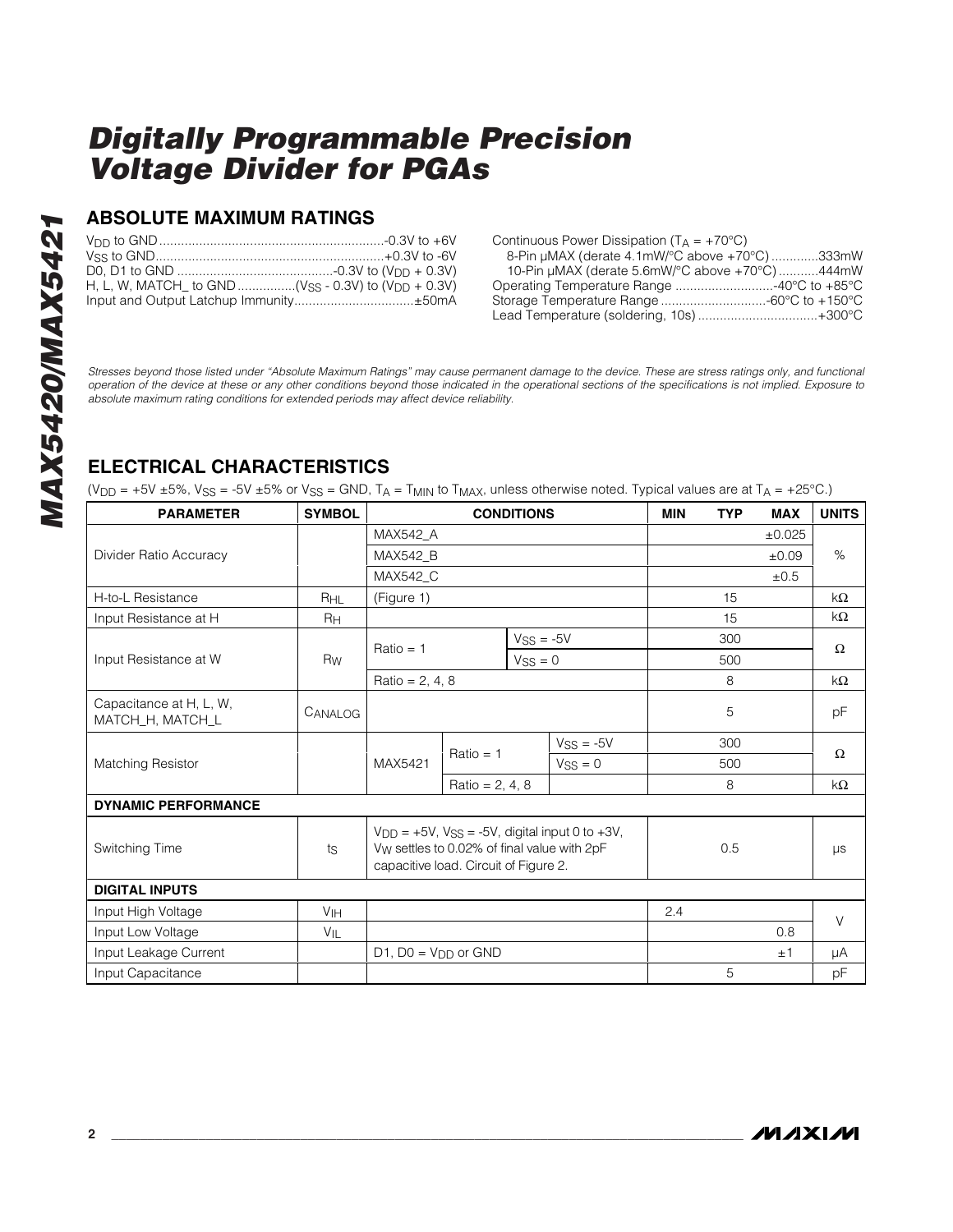## **ELECTRICAL CHARACTERISTICS (continued)**

(V<sub>DD</sub> = +5V ±5%, V<sub>SS</sub> = -5V ±5% or V<sub>SS</sub> = GND, T<sub>A</sub> = T<sub>MIN</sub> to T<sub>MAX</sub>, unless otherwise noted. Typical values are at T<sub>A</sub> = +25°C.)

| <b>PARAMETER</b>                           | <b>SYMBOL</b>   | <b>CONDITIONS</b>     | <b>MIN</b>      | <b>TYP</b> | <b>MAX</b> | <b>UNITS</b> |  |
|--------------------------------------------|-----------------|-----------------------|-----------------|------------|------------|--------------|--|
| <b>POWER SUPPLIES</b>                      |                 |                       |                 |            |            |              |  |
| Positive Supply Voltage                    | V <sub>DD</sub> |                       | 4.75            |            | 5.25       |              |  |
| Negative Supply Voltage                    | Vss             |                       | 0               |            | $-5.25$    |              |  |
| Positive Supply Current                    | <b>I</b> DD     | D1, $DO = VDD$ or GND |                 | 3          |            |              |  |
|                                            |                 | $D1$ , $D0 = 3V$      |                 | 15         | 25         | μA           |  |
|                                            |                 | D1, $DO = VDD$ or GND |                 | 3          |            |              |  |
| <b>Negative Supply Current</b>             | Iss             | $D1$ , $D0 = 3V$      |                 | 15         | 25         | μA           |  |
| W, H, L, MATCH_L, MATCH_H<br>Voltage Range |                 |                       | V <sub>SS</sub> |            | Vdd        |              |  |

# *MAX5420/MAX5421* **MAX5420/MAX5421**

## *Typical Operating Characteristics*

 $(V_{DD} = +5V, V_{SS} = -5V,$  or  $V_{SS} = GND, T_A = +25°C$ , unless otherwise noted.) (Note 1)

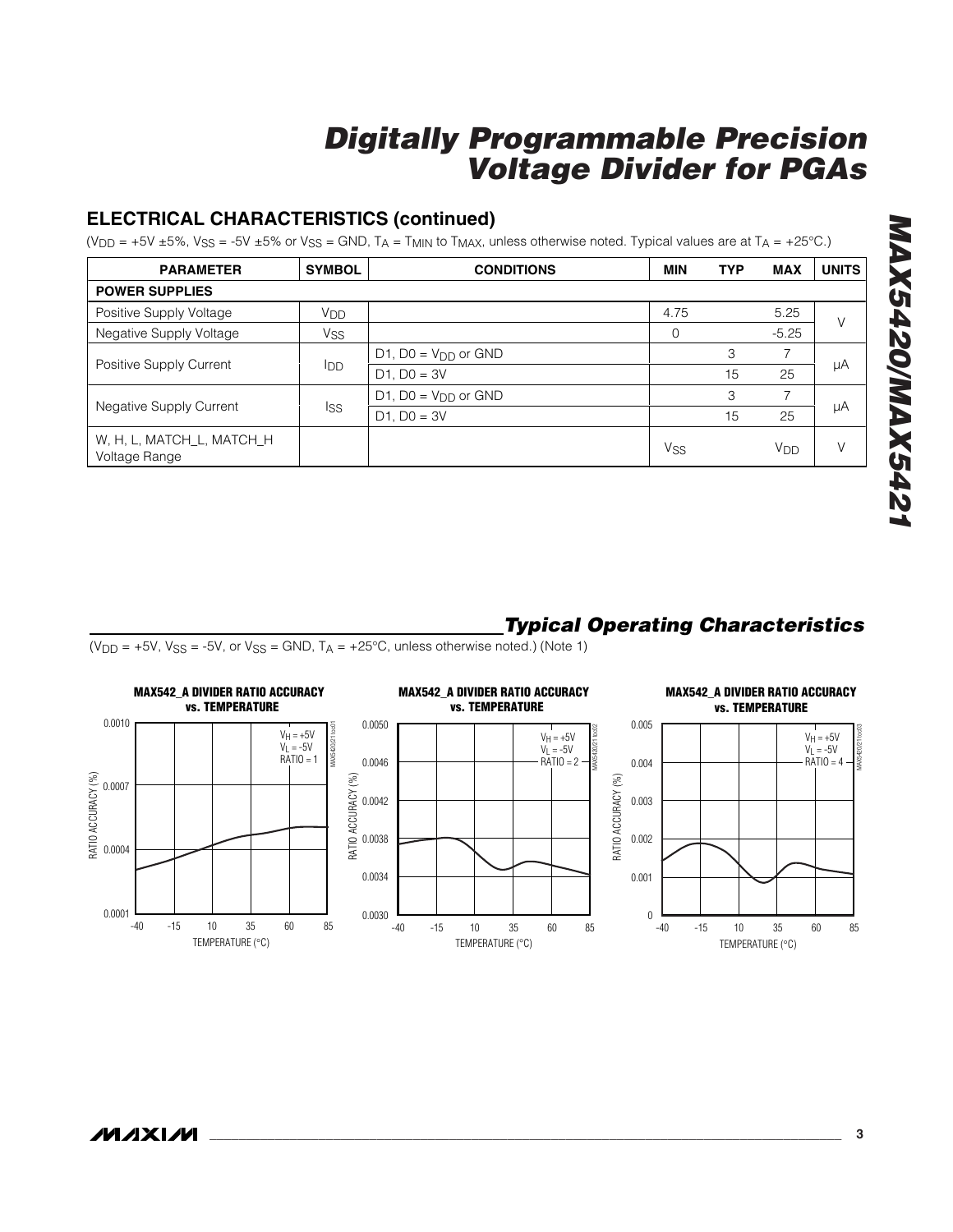

**4 \_\_\_\_\_\_\_\_\_\_\_\_\_\_\_\_\_\_\_\_\_\_\_\_\_\_\_\_\_\_\_\_\_\_\_\_\_\_\_\_\_\_\_\_\_\_\_\_\_\_\_\_\_\_\_\_\_\_\_\_\_\_\_\_\_\_\_\_\_\_\_\_\_\_\_\_\_\_\_\_\_\_\_\_\_\_\_**

*/VI /I* XI /VI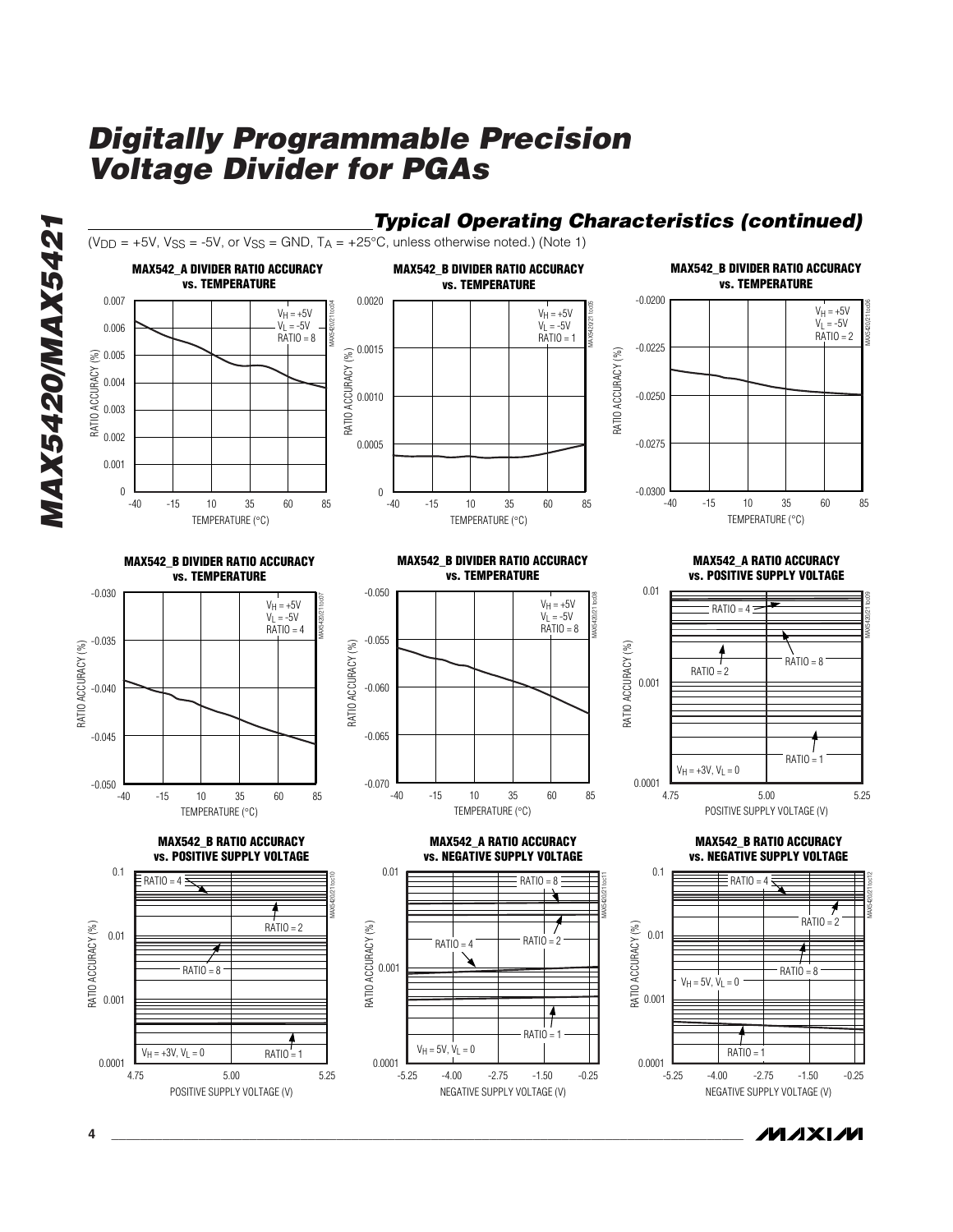

**Note 1:** For MAX542\_C accuracy *Typical Operating Characteristics*, refer to MAX542\_B accuracy *Typical Operating Characteristics*.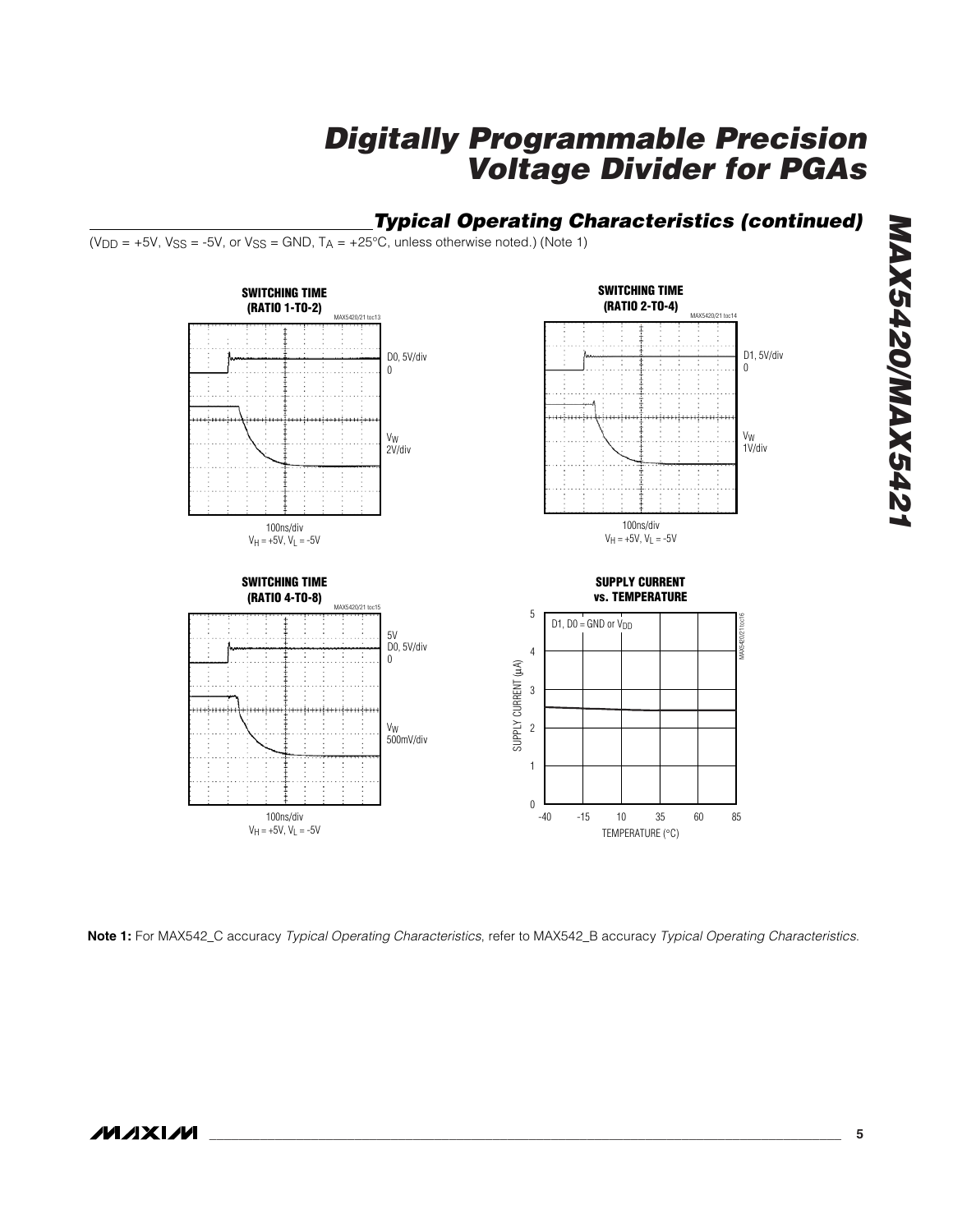### *Pin Description*

| <b>PIN</b>     |                | <b>NAME</b>                     | <b>FUNCTION</b>                                                                                                             |  |  |
|----------------|----------------|---------------------------------|-----------------------------------------------------------------------------------------------------------------------------|--|--|
| <b>MAX5420</b> | <b>MAX5421</b> |                                 |                                                                                                                             |  |  |
|                |                | <b>V<sub>DD</sub></b>           | Positive Supply Voltage                                                                                                     |  |  |
| 2              | 2              | <b>Vss</b>                      | Negative Supply Voltage                                                                                                     |  |  |
| 3              | 3              | <b>GND</b>                      | Ground                                                                                                                      |  |  |
| 4, 5           | 4, 5           | D <sub>0</sub> , D <sub>1</sub> | Digital Control Inputs. Drive D0 and D1 logic high or logic low to set the divider ratio.<br>See Logic Control Truth Table. |  |  |
| 6              | 8              |                                 | Low Terminal of Resistor-Divider                                                                                            |  |  |
| 7              | 9              | W                               | <b>Resistor-Divider Output</b>                                                                                              |  |  |
| 8              | 10             | Н                               | High Terminal of Resistor-Divider                                                                                           |  |  |
|                | 6              | MATCH L                         | Matching Resistor Low Terminal                                                                                              |  |  |
|                | 7              | <b>MATCH H</b>                  | Matching Resistor High Terminal                                                                                             |  |  |

#### *Detailed Description*

The MAX5420/MAX5421 are digitally programmable precision voltage dividers for programmable-gain amplifiers. Operationally, these devices consist of digitally selectable precision resistor-dividers providing noninverting gains of 1, 2, 4, and 8 for PGA applications (see *Functional Diagram* and *Figure 1*).

$$
Ratio = 1 + \frac{R_B}{R_A}
$$

The MAX5420/MAX5421 achieve divider ratio accuracy of 0.025% (MAX5420A/MAX5421A), 0.09% (MAX5420B/ MAX5421B) or 0.5% (MAX5420C/MAX5421C).

The end-to-end resistance from H to L is  $15k\Omega$ . The impedance seen at W is designed to be the same  $8kΩ$ for divider ratios 2, 4, and 8, ensuring excellent impedance matching and constant switching times. In gain of +1 configuration, H is internally connected to W with a typical resistance of 500Ω.

#### *Matching Resistor (MAX5421)*

The MAX5421 includes a matching resistor to compensate for offset voltage due to input bias current of the op amp. The resistance from MATCH\_H to MATCH\_L, equals the resistance seen at W for gains of 2, 4, and 8. In the gain of +1, an internal switch connects MATCH\_H and MATCH\_L. This internal switch matches the impedance of the switch between H and W.

#### **Table 1. Logic Control Truth Table**

| <b>DIGITAL INPUTS</b> | <b>DIVIDER</b> |              |
|-----------------------|----------------|--------------|
| D1                    | D0             | <b>RATIO</b> |
|                       |                |              |
|                       |                |              |
|                       |                |              |
|                       |                |              |

#### *Digital Interface Operation*

The MAX5420/MAX5421 feature a simple two-bit parallel programming interface. D1 and D0 program the divider ratio setting according to the *Logic Control Truth Table* (Table 1). The digital interface is CMOS/TTL logic compatible.

#### *Applications Information*

#### *Programmable-Gain Amplifier*

The MAX5420/MAX5421 are ideally suited for high-precision PGA applications. The typical application circuit of Figure 3 uses the MAX5421 with matching resistor to compensate for voltage offset due to op amp input bias currents. Use the MAX5420 with an ultra-low input bias current op amp such as the MAX4237 (Figure 4).

#### *Power Supplies and Bypassing*

The MAX5420/MAX5421 operate from dual ±5V supplies, or a single +5V supply. For dual supplies, bypass V<sub>DD</sub> and V<sub>SS</sub> with 0.1µF ceramic capacitors to GND. For single supply, connect Vss to GND and bypass V<sub>DD</sub> with a 0.1µF ceramic capacitor to GND.

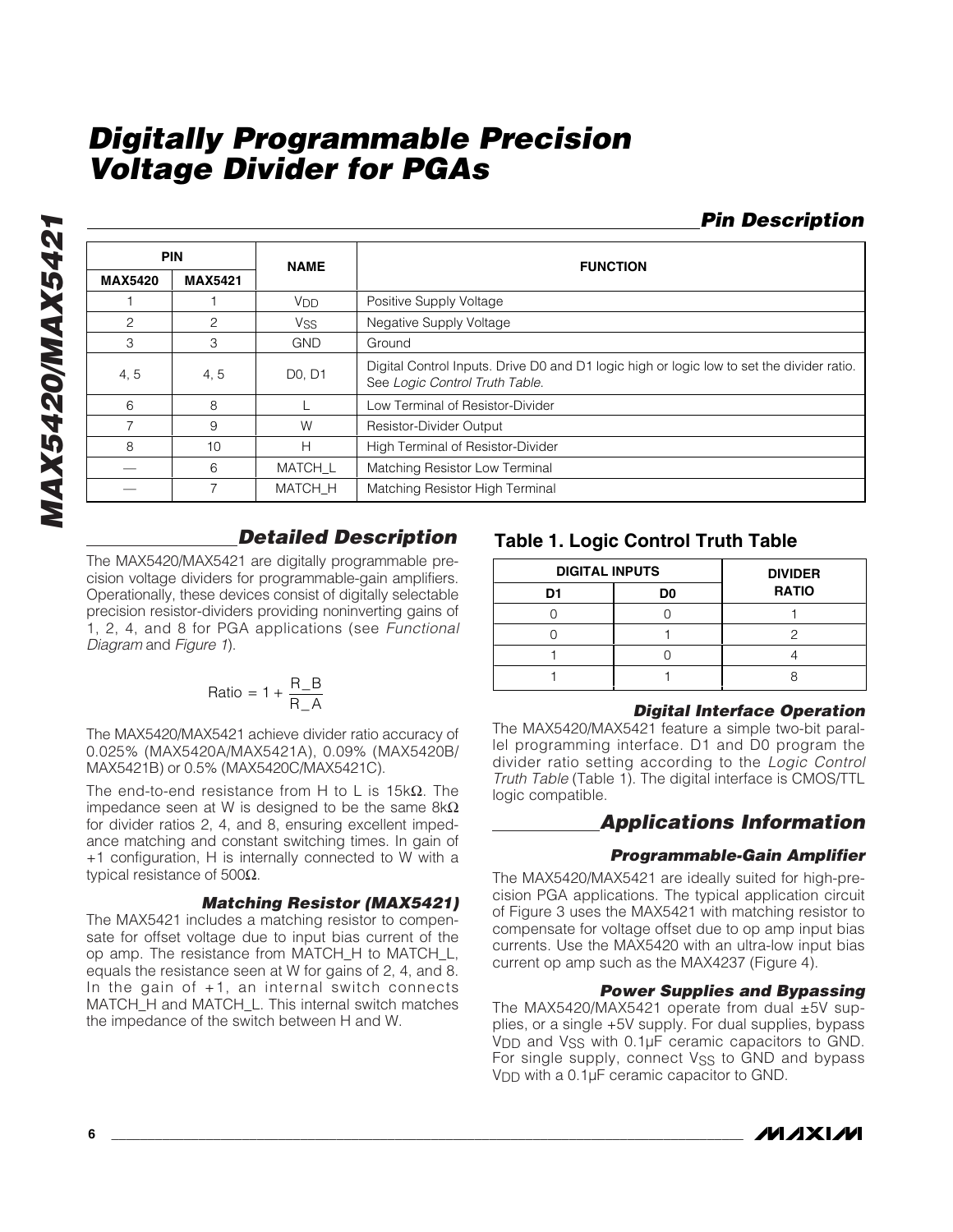

*Figure 1. Simplified Functional Diagram*



*Figure 2. Switching Time Test Circuit*



*Figure 3. Programmable-Gain Amplifier with Op Amp Bias-Current Matching*



*Figure 4. Programmable-Gain Amplifier*

#### *Switching Time and Layout Concerns*

The switching time of the MAX5420/MAX5421 depends on the capacitive loading at W. For best performance, reduce parasitic board capacitance by minimizing the circuit board trace from W to the op amp inverting input, and choose an op amp with low input capacitance.

#### *Chip Information*

TRANSISTOR COUNT: 118 PROCESS: CMOS

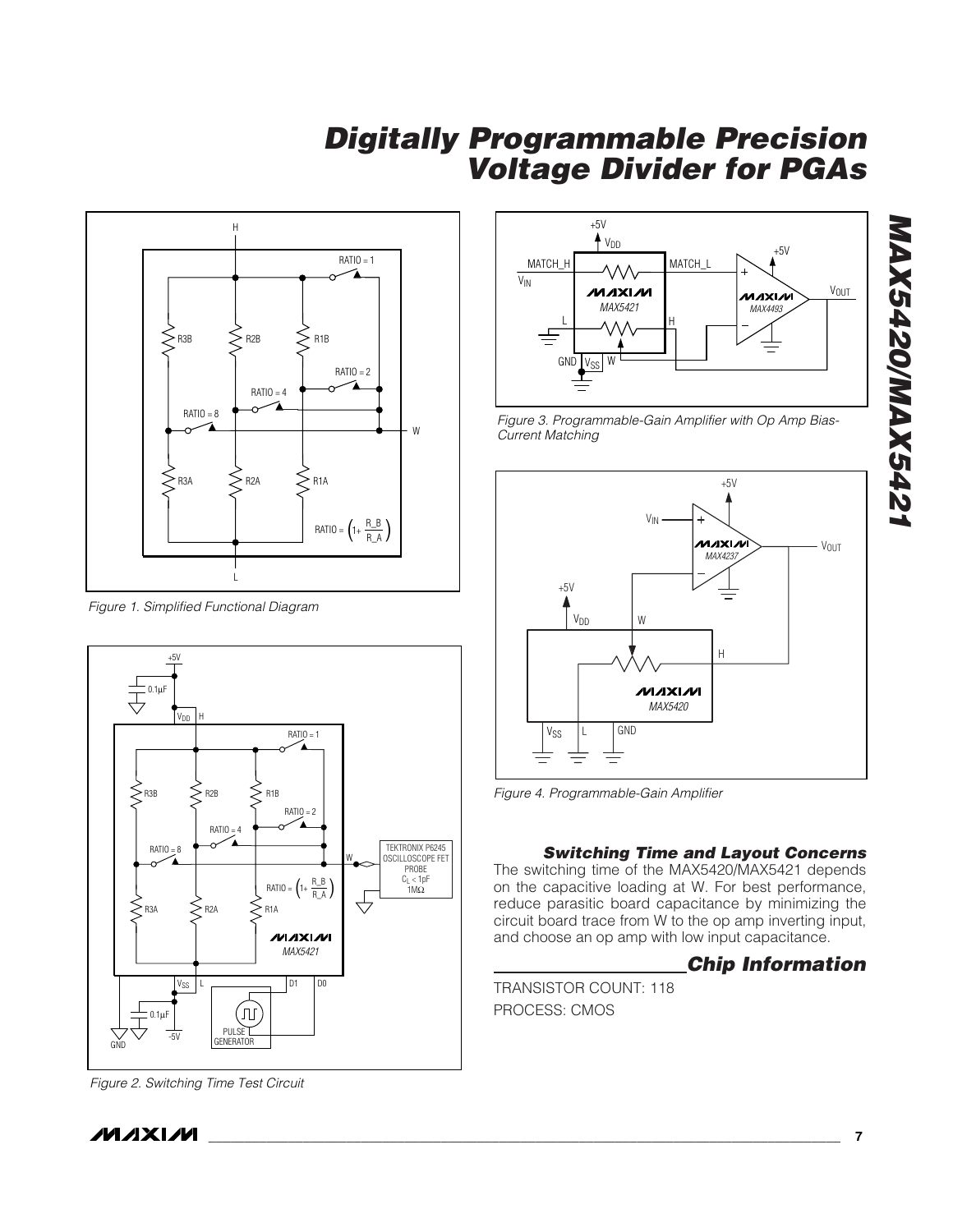## *Package Information*

(The package drawing(s) in this data sheet may not reflect the most current specifications. For the latest package outline information go to **www.maxim-ic.com/packages**.)



**MAX5420/MAX5421** *MAX5420/MAX5421*